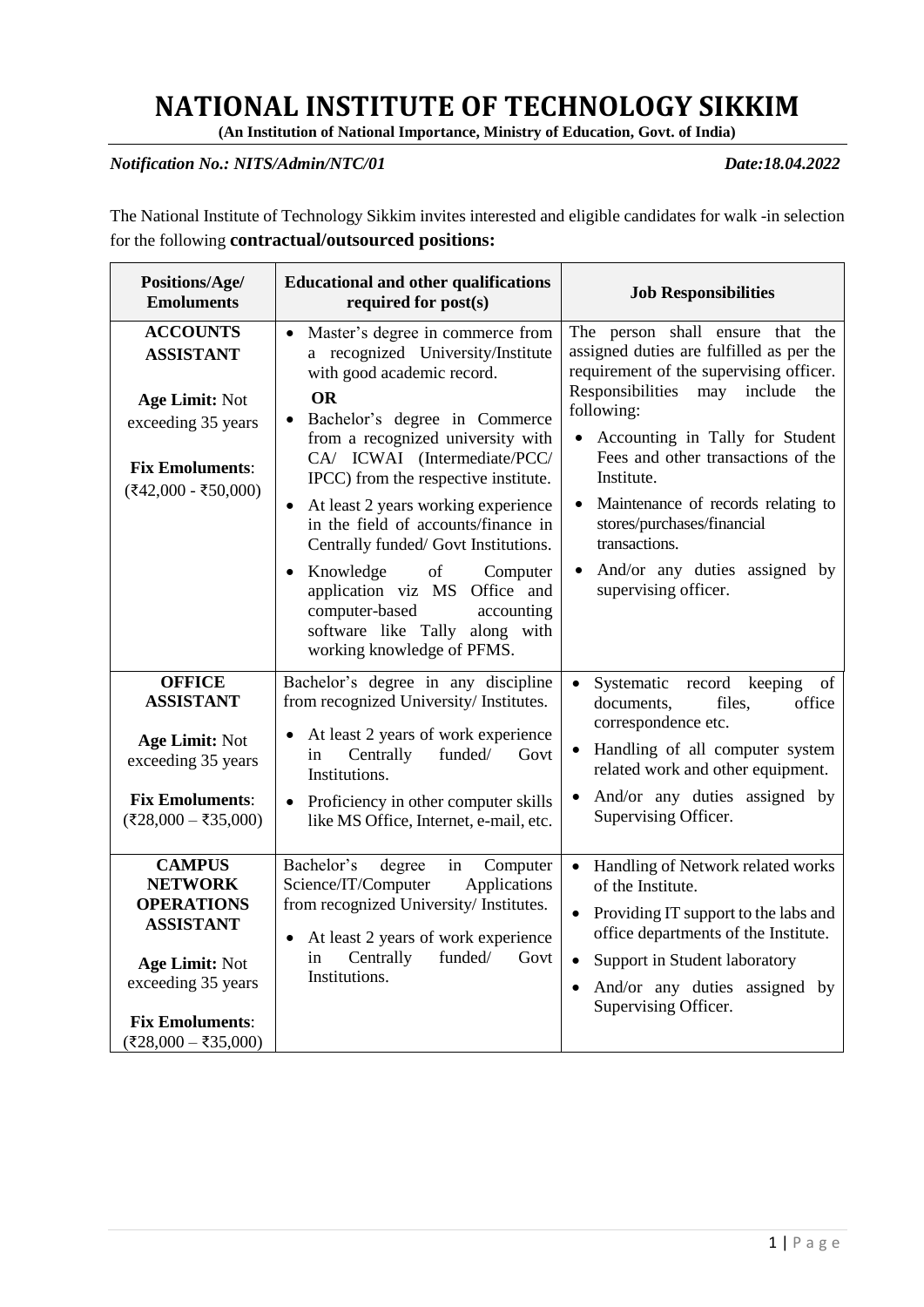| <b>LIBRARY</b><br><b>ASSISTANT</b>            | Bachelor's degree in Library Science<br>from recognized University/Institutes.                             | Systematic record keeping and<br>$\bullet$<br>maintenance of the Central Library |
|-----------------------------------------------|------------------------------------------------------------------------------------------------------------|----------------------------------------------------------------------------------|
| <b>Age Limit: Not</b><br>exceeding 35 years   | At least 2 years of work experience<br>$\bullet$<br>Centrally<br>funded/<br>Govt<br>1n<br>Institutions.    | of the Institute.<br>• And/or any duties assigned by<br>Supervising Officer.     |
| <b>Fix Emoluments:</b><br>(₹28,000 – ₹35,000) | Proficiency in computer skills like<br>$\bullet$<br>Library software, MS Office,<br>Internet, e-mail, etc. |                                                                                  |

## **General Instructions:**

- 1. Candidates should read carefully the requisite minimum essential qualifications, age and eligibility, experience criteria etc. laid down in the notification before appearing for the Walk-in selection.
- 2. Good knowledge of Computer applications (on emails, MS Office, presentations software etc. and OS like MS-Windows, LINUX etc.) is a must.
- 3. The contract appointment will be for a period of eleven months. The appointment may be extended based on satisfactory performance. The appointment may also be terminated at any time by the Competent Authority.
- 4. The emoluments shall be based on the qualifications and experience of the candidate. The decision in this regard taken by the selection committee shall be final. No further claim/negotiation in this regard shall be entertained.
- 5. The appointment is purely on contract basis and appointee on contract shall have no right to claim for regularization in future.
- 6. Candidates already working at NIT Sikkim in contractual/outsourcing basis shall be eligible for age relaxation as per the norms. (Maximum of period of service at NIT Sikkim)
- 7. The interested candidates may appear on the stated date and time at NIT Sikkim campus for the selection process. The candidates must bring the filled in application form along with photocopies of all Original degrees/certificate/proof of date of birth/experience certificate and other testimonials towards fulfillment of specified eligibility conditions along with their original copies for verification. Shortlisting of candidates may be done by the institute to ensure reasonable number of candidates for interview through trade test/written test or any other method.

## **Other Terms and Conditions:**

- **1. The cutoff time for entry into the campus for enrolment to the selection process is 11:00 AM on 27 th April 2022. The filled in application form must be submitted within 11:00 AM.**
- 2. Incomplete applications and without supporting documents will be summarily rejected.
- 3. The Institute reserves the right to fill all/some/none of the post notified without assigning any reason thereof.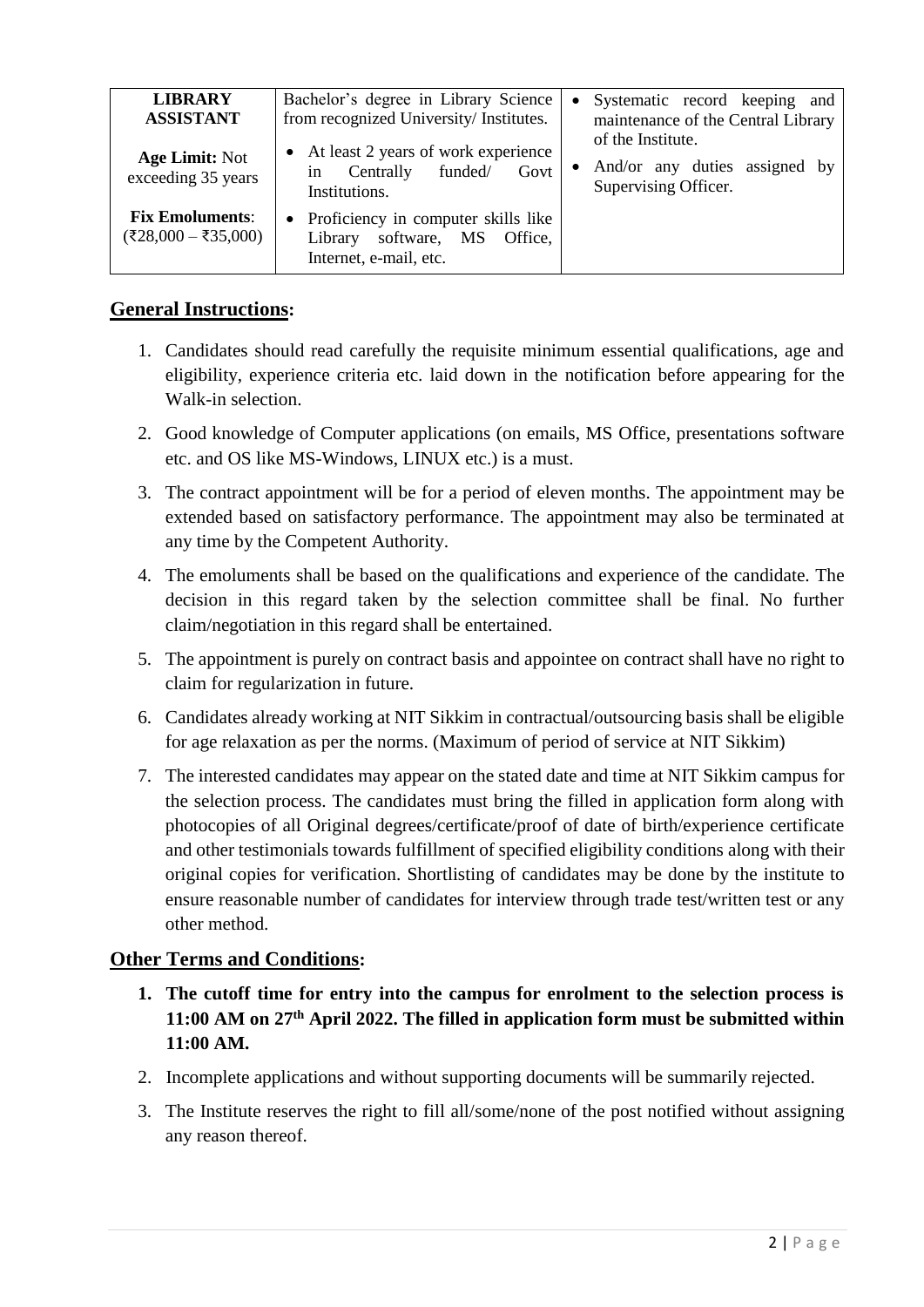4. Original degrees/certificate/proof of date of birth/experience certificate and other testimonials towards fulfillment of specified eligibility conditions shall have to be produced by the candidates, at the time of their interview.

No TA/DA will be paid for attending the process.

5. Notwithstanding anything contained in terms & conditions mentioned above the decision of the authorities of NIT Sikkim in this regard will be conclusive and binding for all.

The interested applicants may appear along with the application in prescribed form along with all the self-attested copies of requisite documents viz. educational qualification, professional qualification, experience certificate, age proof, NOC from the present employers, etc. on 27th April 2022, latest by 11:00AM at the Administrative Block, NIT Sikkim, Barfung Block, Ravangla, South Sikkim Pin - 737139. For any clarification please write to [recruitment@nitsikkim.ac.in](mailto:recruitment@nitsikkim.ac.in)

> **Sd/- (Registrar)**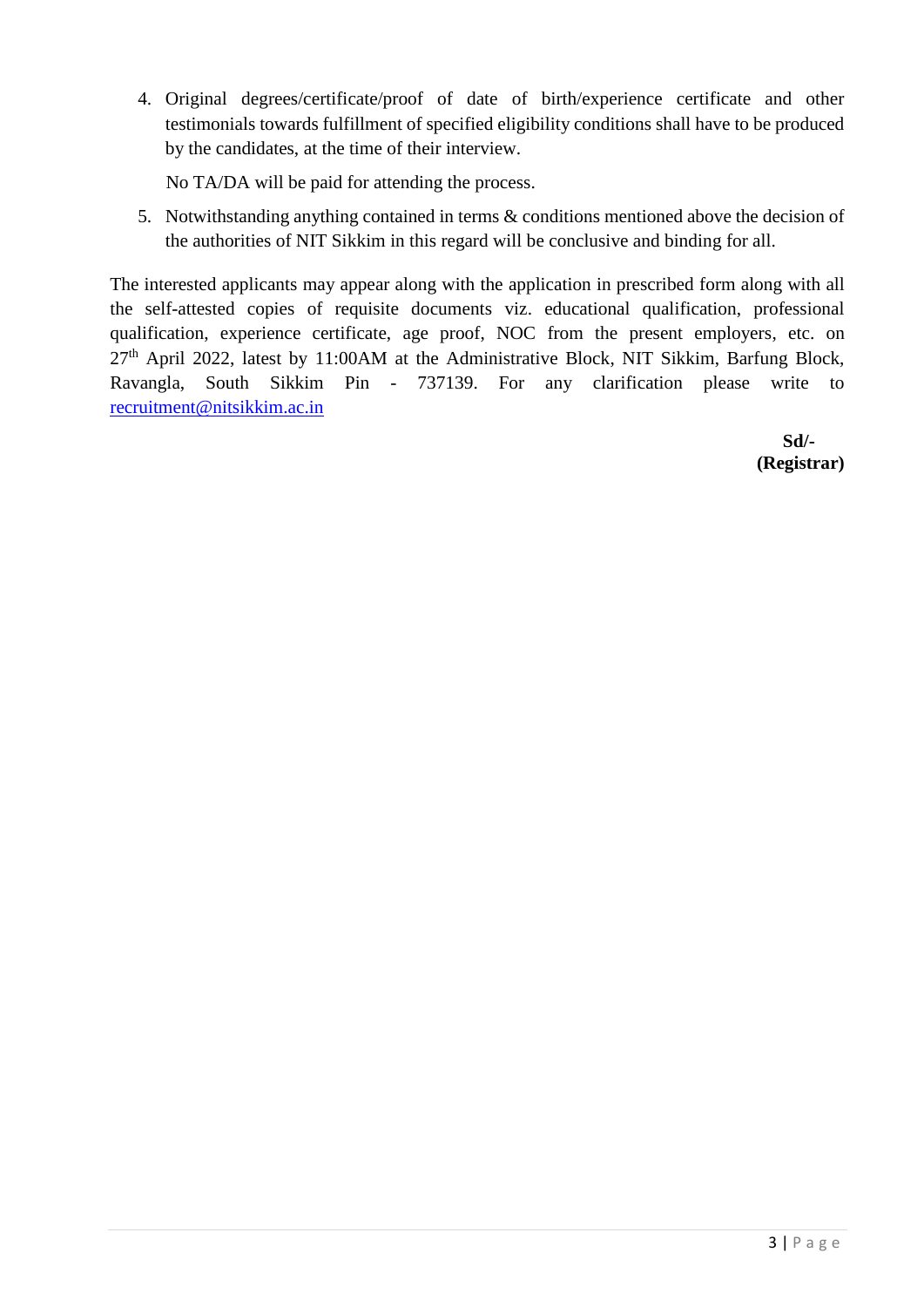# **NATIONAL INSTITUTE OF TECHNOLOGY SIKKIM**

**(An Institution of National Importance, Ministry of Education, Govt. of India)**

## **APPLICATION FORM**

## **(Walk–in Selection against Non-teaching Contractual/Outsourced Positions)**

**To, Registrar National Institute of Technology Sikkim Ravangla, South Sikkim, Sikkim- 737139**

### **Position Applied for:**

| 1.               | Name in full (in capital letters)                                                                                |                                      |  |  |  |
|------------------|------------------------------------------------------------------------------------------------------------------|--------------------------------------|--|--|--|
| 2.               | <b>Father's Name</b>                                                                                             |                                      |  |  |  |
| 3.               | A. Marital Status                                                                                                | <b>B.</b> Gender                     |  |  |  |
| $\overline{4}$ . | A. Permanent address (with phone no. and<br>e-mail if any)                                                       | <b>B.</b> Address for correspondence |  |  |  |
|                  |                                                                                                                  |                                      |  |  |  |
|                  |                                                                                                                  |                                      |  |  |  |
|                  | E-mail:                                                                                                          | E-mail:                              |  |  |  |
|                  | Phone No:                                                                                                        | Phone No:                            |  |  |  |
| 5.               | Date of birth<br>(Must enclose self-attested copy of Certificate)                                                |                                      |  |  |  |
| 6.               | <b>Nationality</b>                                                                                               |                                      |  |  |  |
| 7.               | Please state your category (Gen/ST/<br><b>SC/OBC/PWD</b> ) (please enclose self-attested<br>copy of certificate) |                                      |  |  |  |

**8. Details of educational qualifications**: Give particulars of all examinations passed and degrees obtained commencing with the High School Leaving (10th standard / Matriculation) Examination. **(Enclose selfattested copies of certificates and mark-sheets)**

| S.<br>No. | Examination/<br>Degree/Diploma<br>passed | Name of the Board<br>/University/<br>Institution | Division | Percentage<br>of marks | Year of<br>passing | Subjects |
|-----------|------------------------------------------|--------------------------------------------------|----------|------------------------|--------------------|----------|
|           |                                          |                                                  |          |                        |                    |          |
|           |                                          |                                                  |          |                        |                    |          |
|           |                                          |                                                  |          |                        |                    |          |
|           |                                          |                                                  |          |                        |                    |          |